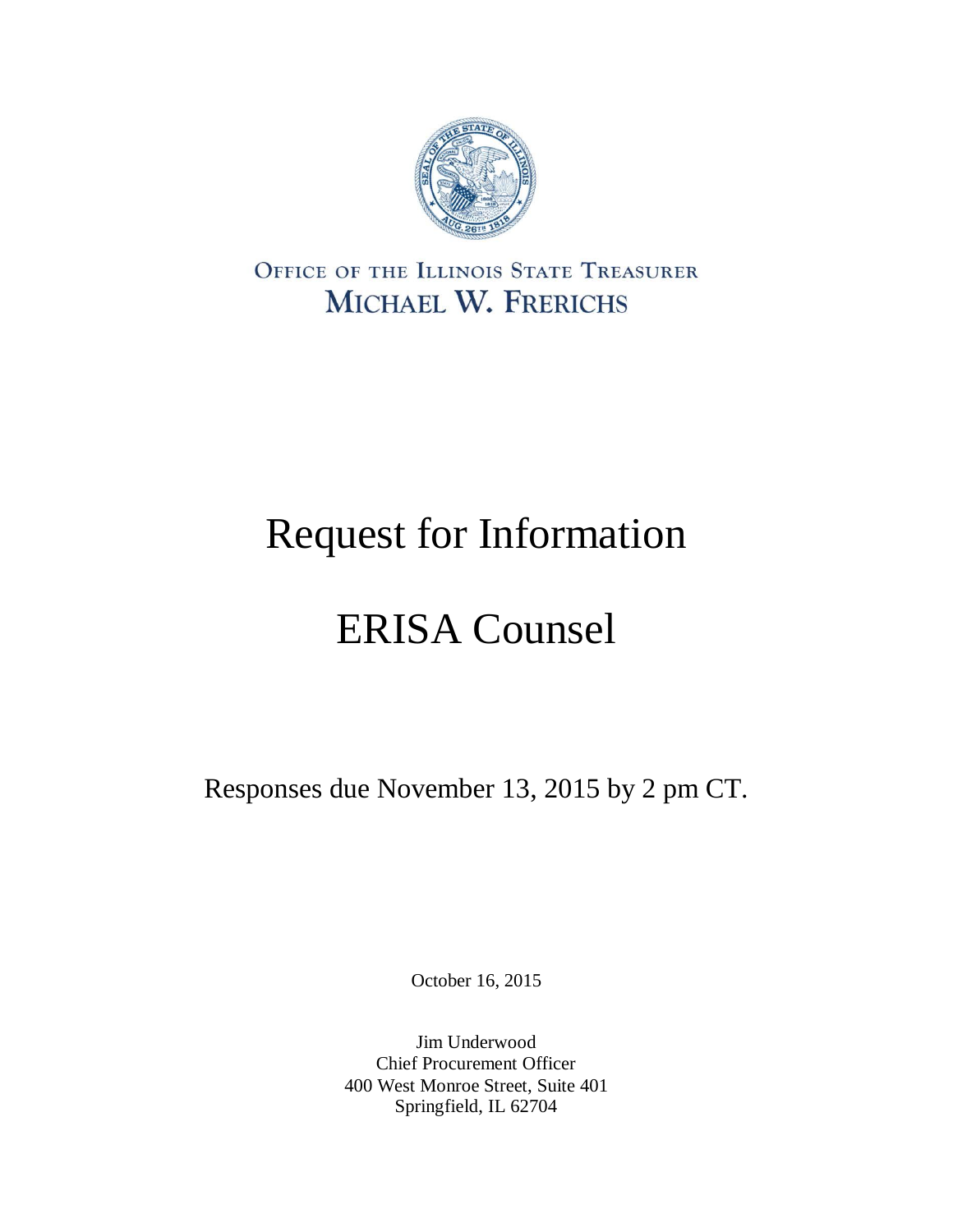# Table of Contents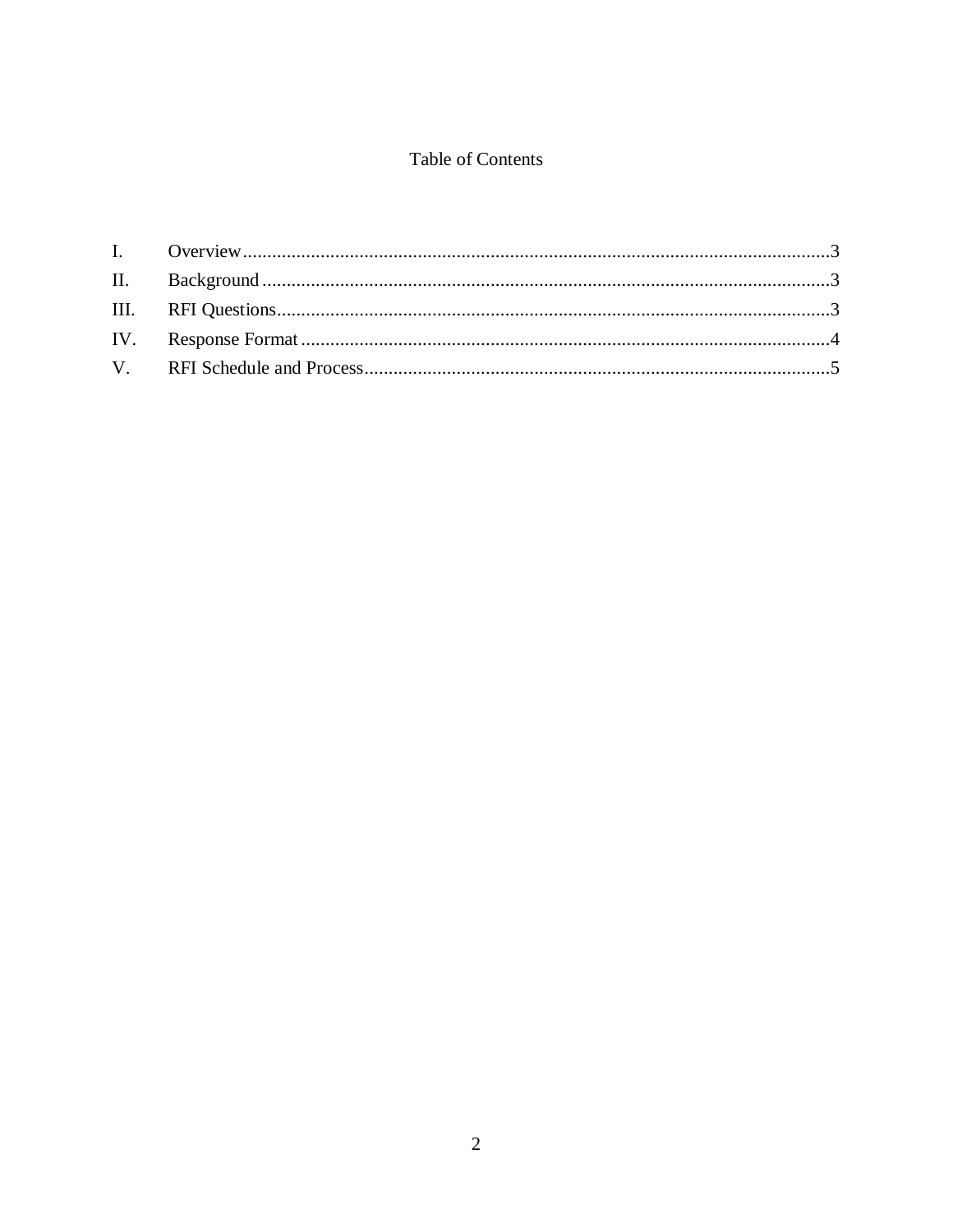# <span id="page-2-0"></span>**I. Overview**

The Office of the Illinois State Treasurer ("Treasurer") is issuing this Request for Information ("RFI") to assist it in retaining legal guidance on the Employee Retirement Income Security Act of 1974 ("ERISA") with respect to the Illinois Secure Choice Savings Program ("Program"). Lawyers or law firms that submit responses ("Respondents") shall submit their responses to this RFI ("Responses") by 2 pm on November 13, 2015.

# <span id="page-2-1"></span>**II. Background**

This Section provides an explanation of the Program and why there is an interest in retaining ERISA counsel.

1. Illinois Secure Choice Savings Program

On January 5, 2015, Public Act 98-1150 was signed into law, creating the Illinois Secure Choice Savings Program Act, 820 ILCS 80/1 *et seq*., ("Act"). Pursuant to the Act, the Program was established to provide a "retirement savings program in the form of an automatic enrollment payroll deduction IRA." 820 ILCS 80/10. The Act applies to every employer engaged in business in Illinois for at least two (2) years without a qualified retirement plan during the past two (2) years and with a minimum of 25 employees in Illinois during the previous calendar year. Such employers must establish payroll deduction retirement savings arrangements and automatically enroll their employees in the Program, unless the employee has opted out of Program.

A seven-member Illinois Secure Choice Savings Board ("Board") was established pursuant to the Act to design and manage the Program. The Illinois State Treasurer is the Chair of the Board, and the Board has authorized the Treasurer to enter into contracts on its behalf.

2. Need for ERISA Counsel

The Board must design the Program and begin employee enrollment within 24 months from the effective date of the Act, June 1, 2015. Given the possible application of ERISA to the Program, the Treasurer and the Board require legal guidance to ensure the Program is properly established and operated, as well as to provide counsel following implementation of the Program. As a result, the Treasurer intends to enter into an agreement with a law firm or lawyer to provide the Treasurer and the Board legal guidance on ERISA as it pertains to the Program ("Agreement").

# <span id="page-2-2"></span>**III. RFI Questions**

The following is a list of the questions to which Respondents must provide answers: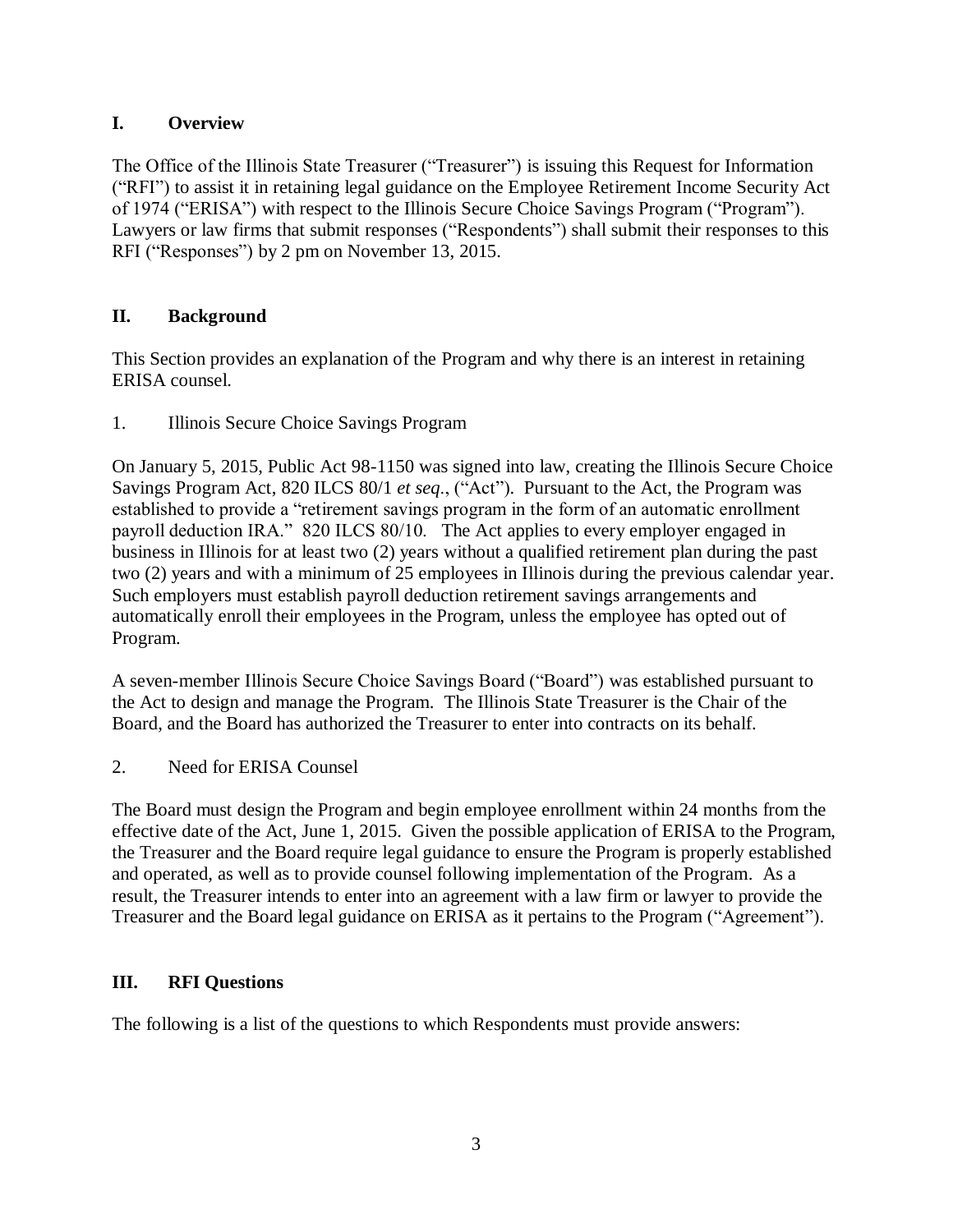#### Qualifications

- 1. What qualifications and past experience should the Treasurer seek in a law firm or lawyer when retaining ERISA Counsel to provide legal guidance to the Treasurer and the Board on establishment and operation of the Program?
- 2. Does Respondent have attorneys in Illinois who have sought an ERISA exemption from the Department of Labor ("DOL")? If so, then please answer the following questions:
	- a. What are the names of the attorneys? Please provide brief biographies, if available.
	- b. How many ERISA exemptions have such attorney sought?
	- c. What is their success rate?
- 3. Is the Respondent a female, minority, persons with disabilities, or veteran owned or managed business? For purposes of this RFI, a "female, minority, persons with disabilities, or veteran owned or managed business" shall mean a business that is owned or managed by 51% or more of a combination of female, minority, persons with disabilities, or military veteran.

#### Possible scope of work

- 4. Can the argument be made that ERISA does not apply to the Program? If so, what would be the basis or bases for the argument?
- 5. Is there any risk that the Treasurer and/or Board will get sued, face administrative sanctions, or be subject to enforcement actions due to ERISA or ERISA-related factors? If so, what are the risks and how high are such risks?

#### **Contract**

6. Please provide an estimated budget for the Agreement, including whether the legal services would be performed on a flat fee or an hourly basis.

#### <span id="page-3-0"></span>**IV. Response Format**

The Respondent's Response shall contain the following:

- 1. Cover page The cover page shall provide the name, physical address, e-mail address, and telephone number of the person(s) available for contact regarding the Response. Such person(s) must be authorized to make representations on behalf of the Respondent.
- 2. Section I In Section I, Respondent shall provide a brief one-page overview of itself and the ERISA-related legal services it offers.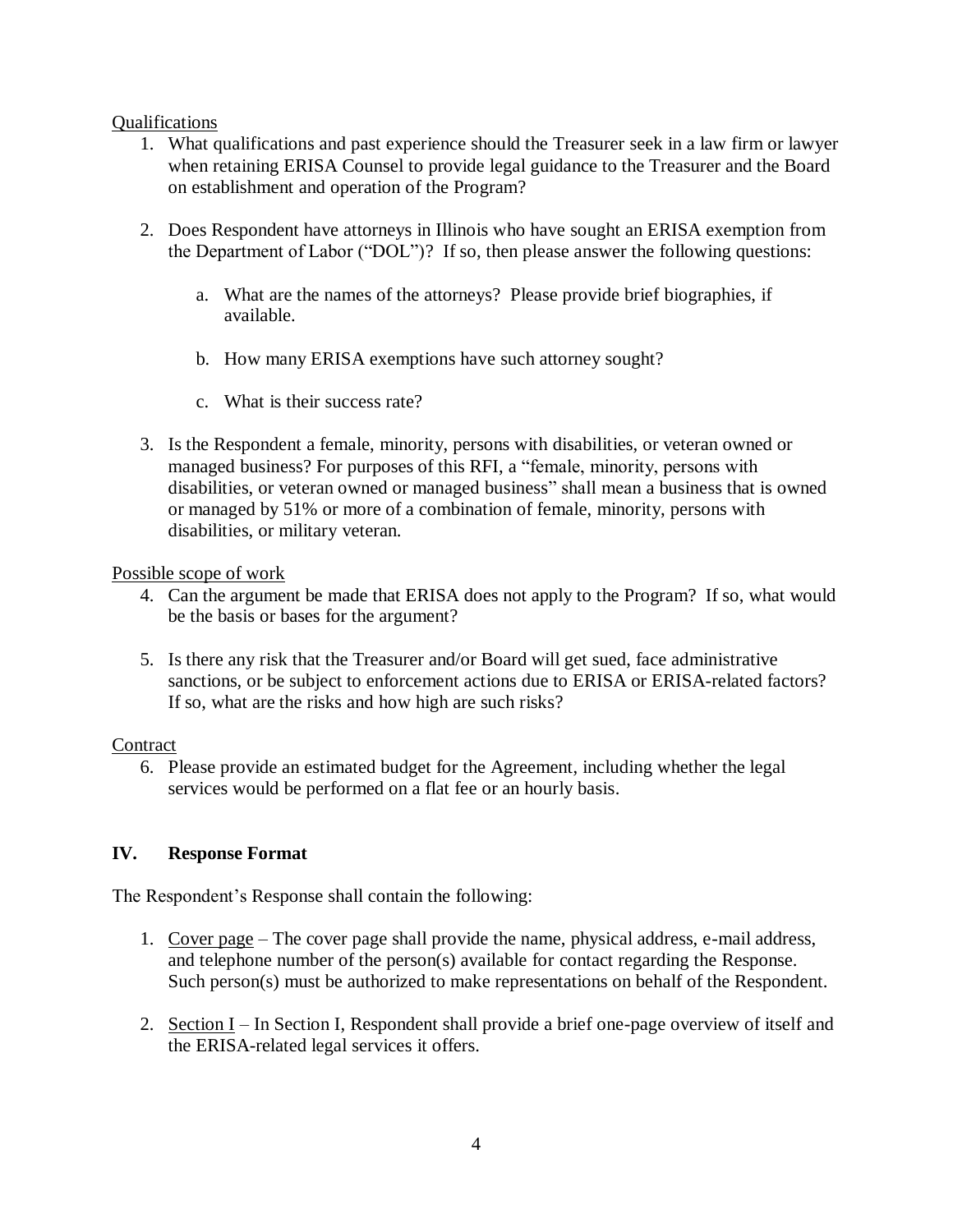3. Section II – Section II shall contain Respondent's answers to the questions presented in Section III of this RFI. Respondent must respond to each of the questions. Respondent's answers must include the headings (e.g. "Qualifications") and be numbered in the order set forth in Section III.

The Response must be submitted in a sealed envelope or package, bearing the title "Response to the Office of the Illinois State Treasurer Request for Information ERISA Counsel" and the Respondent's name and address. The package must include one (1) original and four (4) copies of the Response. In addition, please provide three (3) electronic copies of the Response. CDs or thumb drives are acceptable.

## <span id="page-4-0"></span>**V. RFI Schedule and Process**

This Section provides the process and schedule for this RFI.

## **A. RFI Schedule**

The following is the schedule for this RFI:

| Date              | Event                                                         |
|-------------------|---------------------------------------------------------------|
|                   |                                                               |
| October 16, 2015  | RFI published on the Treasurer's website.                     |
|                   | All Respondent questions due to the Chief Procurement Officer |
| October 29, 2015  | by $2 \text{ pm } CT$ .                                       |
|                   | Responses to all Respondent questions posted on the           |
| November 5, 2015  | Treasurer's website by 4 pm CT.                               |
|                   |                                                               |
| November 13, 2015 | Responses to the RFI due by 2 pm CT.                          |

These dates are subject to change at the Treasurer's discretion.

#### **B. Contact Information**

The Treasurer's Chief Procurement Officer ("CPO") is the sole point of contact concerning this RFI.

Respondents should submit questions about the intent or content of this RFI and request clarification of any and all procedures used for this RFI prior to the submission of a Response. Respondents must submit their questions in writing by e-mail to the CPO by 2pm CT on October 29, 2015.

Jim Underwood Chief Procurement Officer Office of the Illinois State Treasurer 400 W. Monroe St., Suite 401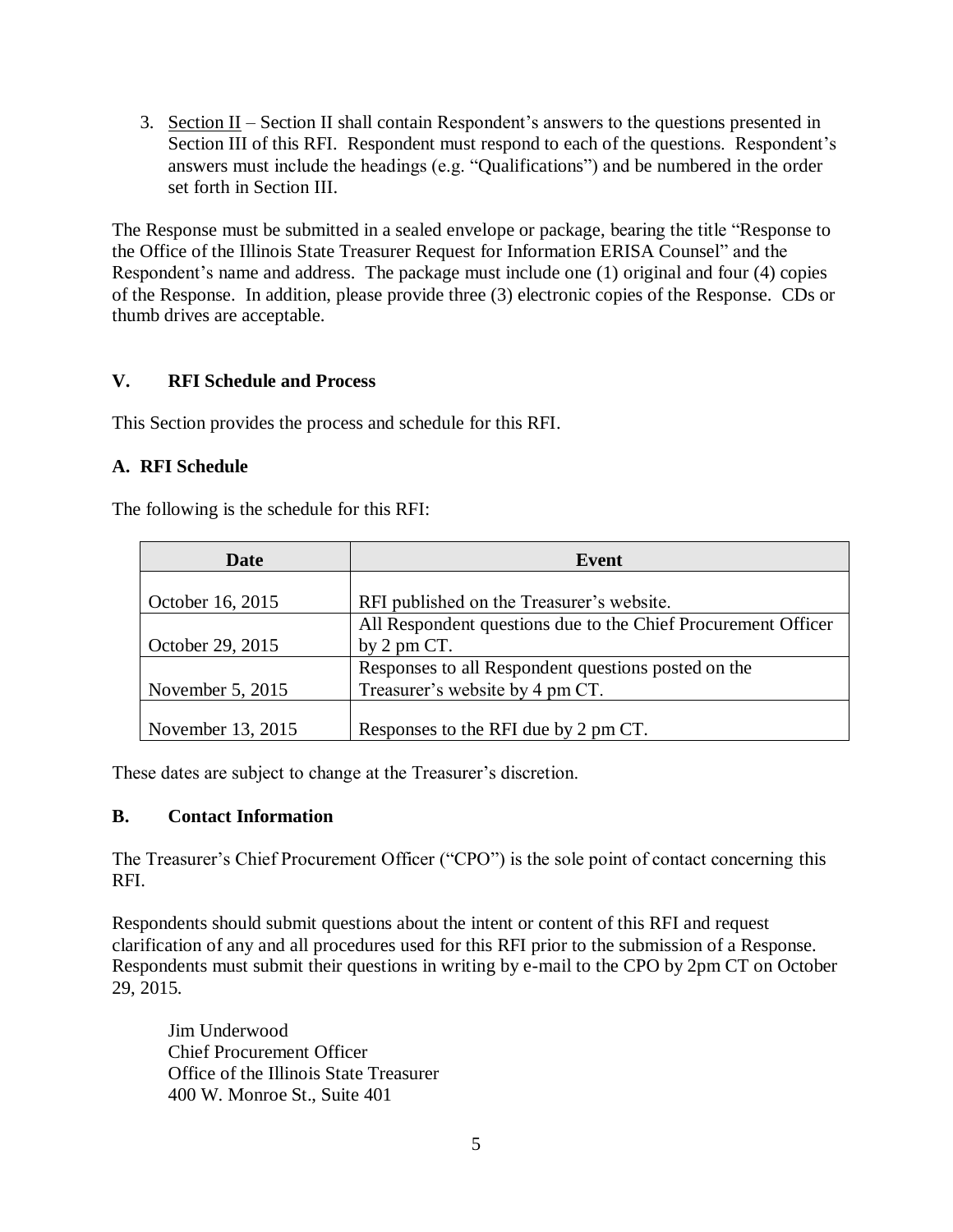Springfield, IL 62704 Phone: 217.782.1708 Fax: 217.524.3822 junderwood@illinoistreasurer.gov

#### **D. Response Submission**

All Responses must be received by mail or messenger no later than 2 pm CT on Friday, November 13, 2015.

Responses should be mailed or messengered to the CPO at the following address:

Jim Underwood Office of the Illinois State Treasurer 400 W. Monroe St., Suite 401 Springfield, IL 62704

# **D. RFI Process**

1. RFI amendments

If it is necessary to amend this RFI, the Treasurer will post any amendment to its website at www.illinoistreasurer.gov.

2. CPO may cancel the RFI

If the CPO determines it is in the State's best interest, he reserves the right to do any of the following:

- a. cancel this RFI;
- b. modify this RFI as needed; or
- c. reject any or all Responses received in response to this RFI.
- 3. Respondents' costs

The cost of developing a Response is each Respondent's responsibility and may not be charged to the Treasurer.

4. Withdrawal of Response

Respondent may withdraw its Response at any time prior to the deadline for receipt of Responses. The Respondent must submit a written withdrawal request, addressed to the CPO and signed by the Respondent's duly authorized representative.